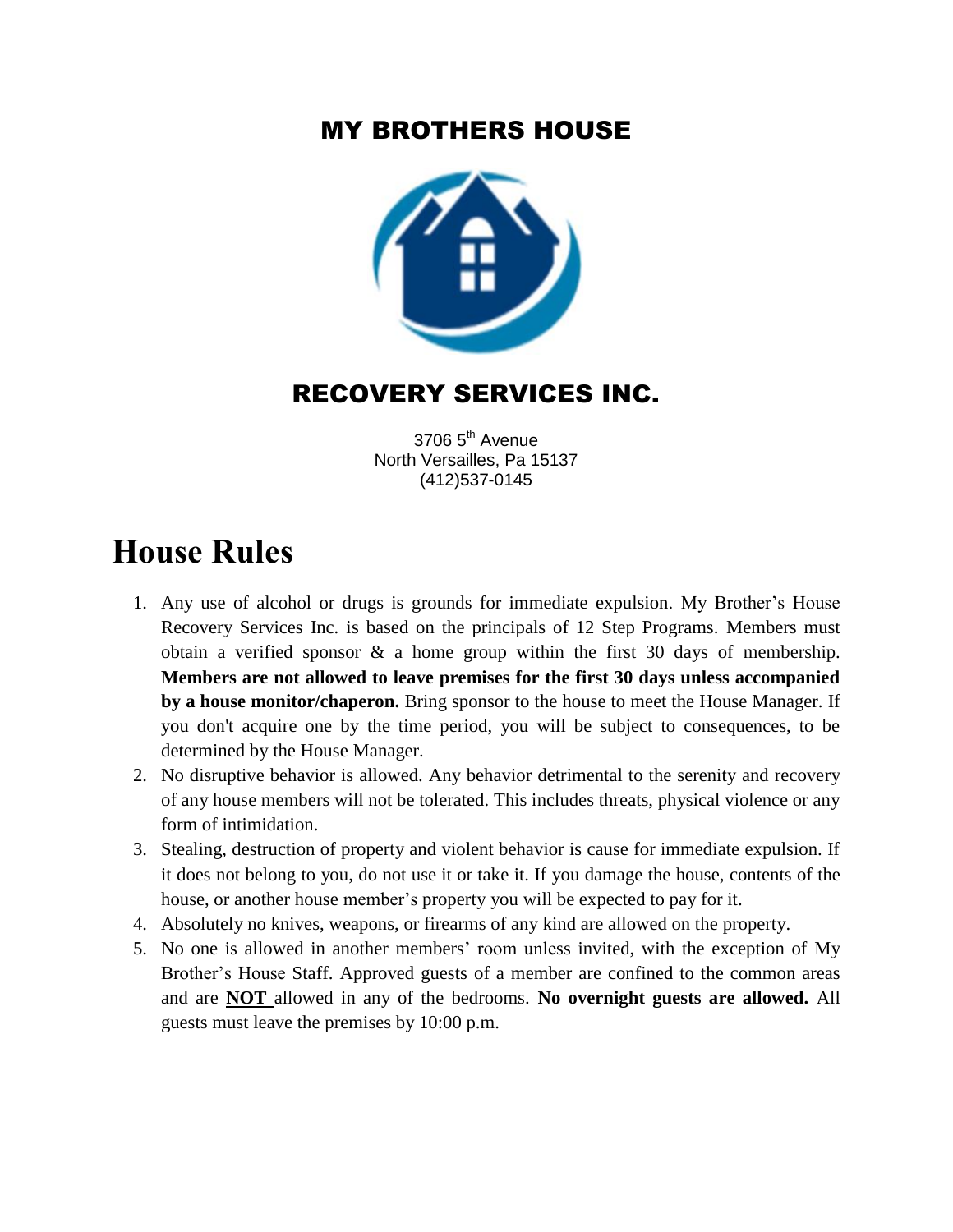- 6. Curfew is 10:00 pm Sunday- Thursday, 12:00 am Friday and Saturday. Overnight passes must be approved in advance by the director. **No overnight pass will be authorized within the first 30 days of membership.** OVERNIGHT PASSES are earned. They will be approved only by the House Manager, and, or the owner. Only applies to persons off restrictions; has proper attitude, in good standings, has a sponsor and home group. Will be determined on a case by case basis. *Overnight Criteria and reasons for denial can be found at the bottom of the page.*
- 7. Members are responsible for the actions of their guests. It is your responsibility to make sure your guests follow the rules of the house. Remembers, this is a group living home. If your guests are visiting frequently and/or for extended periods of times so as to become intrusive, your guest privileges may be suspended.
- 8. Do not disturb others!
- 9. No visitors that are actively using and absolutely no street prostitutes!

INT\_\_\_\_\_\_\_\_\_\_

- 10. Absolutely no sexual activity is permitted between members and/or guests.
- 11. Everyone is expected to sleep in their room. Sleeping or napping in the common areas is not permitted.
- 12. Within 30 days, all members are required to be working, attending school, or otherwise engaged in a wholesome activity. Members with unusual job requirements and /or schedules will be considered on a case by case basis and must have prior approval of staff. You must have job verification; **must provide location, job site visits as needed, phone numbers for boss and foreman.**
- 13. A telephone and television is available for use by all house members. Limit your time if other members are waiting to use these items.
- 14. Smoking or use of any tobacco product is **NOT** allowed in the house. Smoking and dipping are permitted in the designated areas **ONLY**. Back porch or outside of basement under porch.
- 15. If you are caught smoking in the house it will be a **\$50.00** fine for first offense. Second offense you will lose your privileges and be immediate release.
- 16. All members are required to complete daily and weekly chores as assigned. All members are required to clean up after themselves, keep their personal space neat and orderly, and maintain good personal hygiene.
- 17. Fees must be paid on time. Late payments are subject to fines.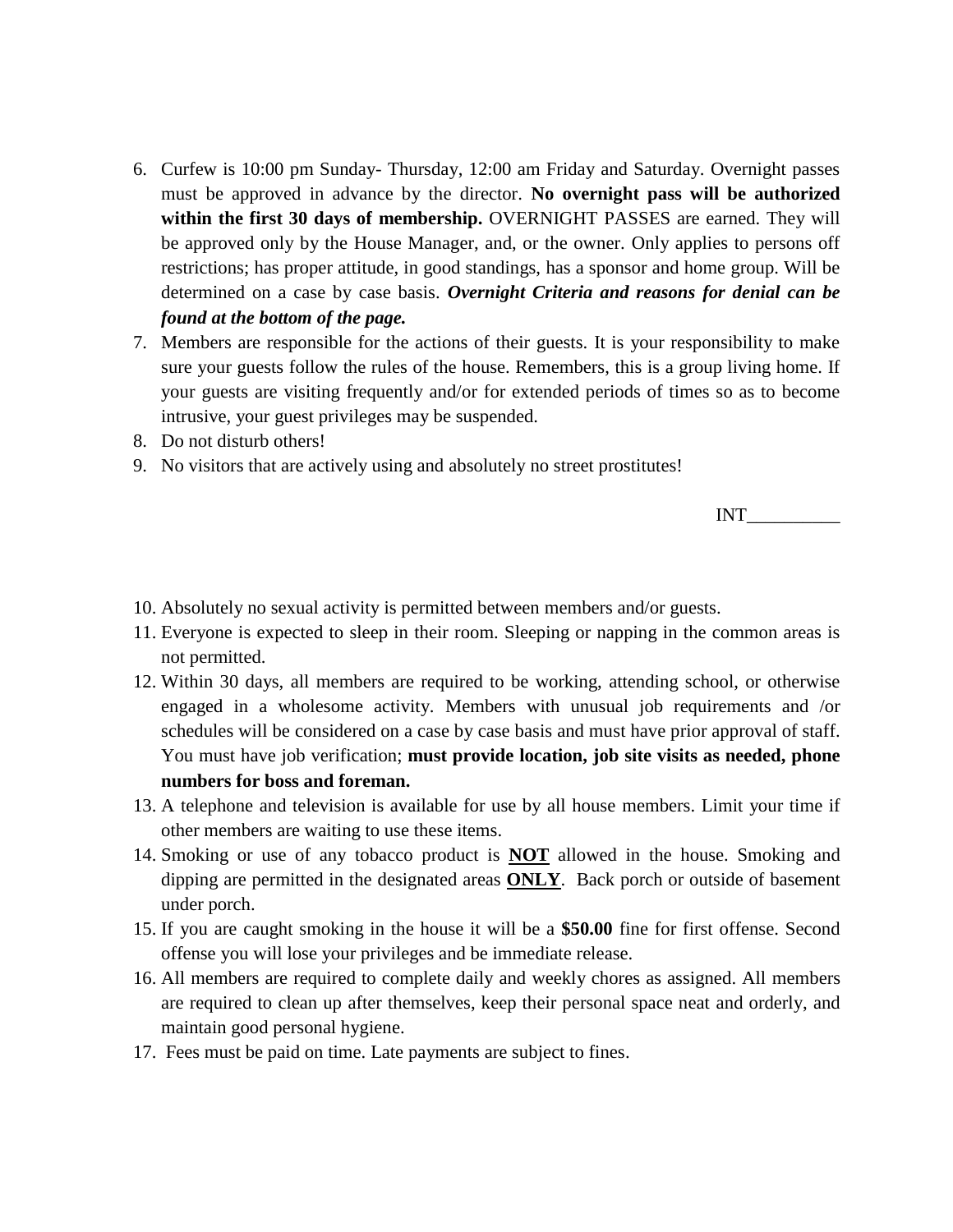- 18. Under no circumstances are you allowed to be in an establishment where Alcohol is sold to the general public. If you are with a group of people, and you want to eat there, you **MUST** ask permission from the House Manager.
- 19. Anyone on Parole/Probation must follow all of the terms of their Parole/Probation officer. Anyone who breaks the law while being a member at My Brother's House will be immediately released.
- 20. Gambling by members is strictly prohibited, that means any form of GAMBLING!
- 21. No pets are allowed inside or outside on the property at any time.
- 22. Any members who are on prescribed medications must take them on a regular basis as prescribed by your doctor. Failure to do so will result in immediate release.
- 23. When going to the emergency room, or a doctor, members is required to notify the attending physician that they **CAN NOT** take any narcotic medications. If members return to the house with a narcotic prescription they will be released immediately.
- 24. Members who are unemployed when they come to My Brother's House Recovery must be on a verifiable job search each day, Monday – Friday.
- 25. Chores are assigned each week by the House Manager. Chores are to be done on a daily basis, if this is not followed, the House Manager will hand out a warning, or a consequence to the members. If a pattern develops with a member not doing chores, they will be released.
	- A) If you use kitchen you must immediately clean after you're done.
	- B) You must keep clean bathroom when you are finished as well.
- 26. All rooms and the occupants of these rooms must be maintained in a neat orderly fashion. Laziness is not acceptable!
- 27. Profanity is frowned upon, so please try to curb your language. House Manager will remind you, but it is up to the members to strive to change this negative behavior.

INT\_\_\_\_\_\_\_\_\_\_\_\_

- 28. Weekly House meetings are mandatory unless previously approved by the House Manager.
- 29. You must attend 90 meetings in 90 days
- 30. FAILURE TO COMPLY WITH ANY OF THE HOUSE RULES will result in the loss of privileges, and, or immediate release.
- 31. Don't lend or borrow money.
- 32. We do drug and alcohol testing if we feel it is necessary, refusal is guilty!
- 33. If you are reminded too often to do house hold duties (leaving the lights on, doors unlocked, leaving air conditioning/fans on) a \$10 fee will be charged to you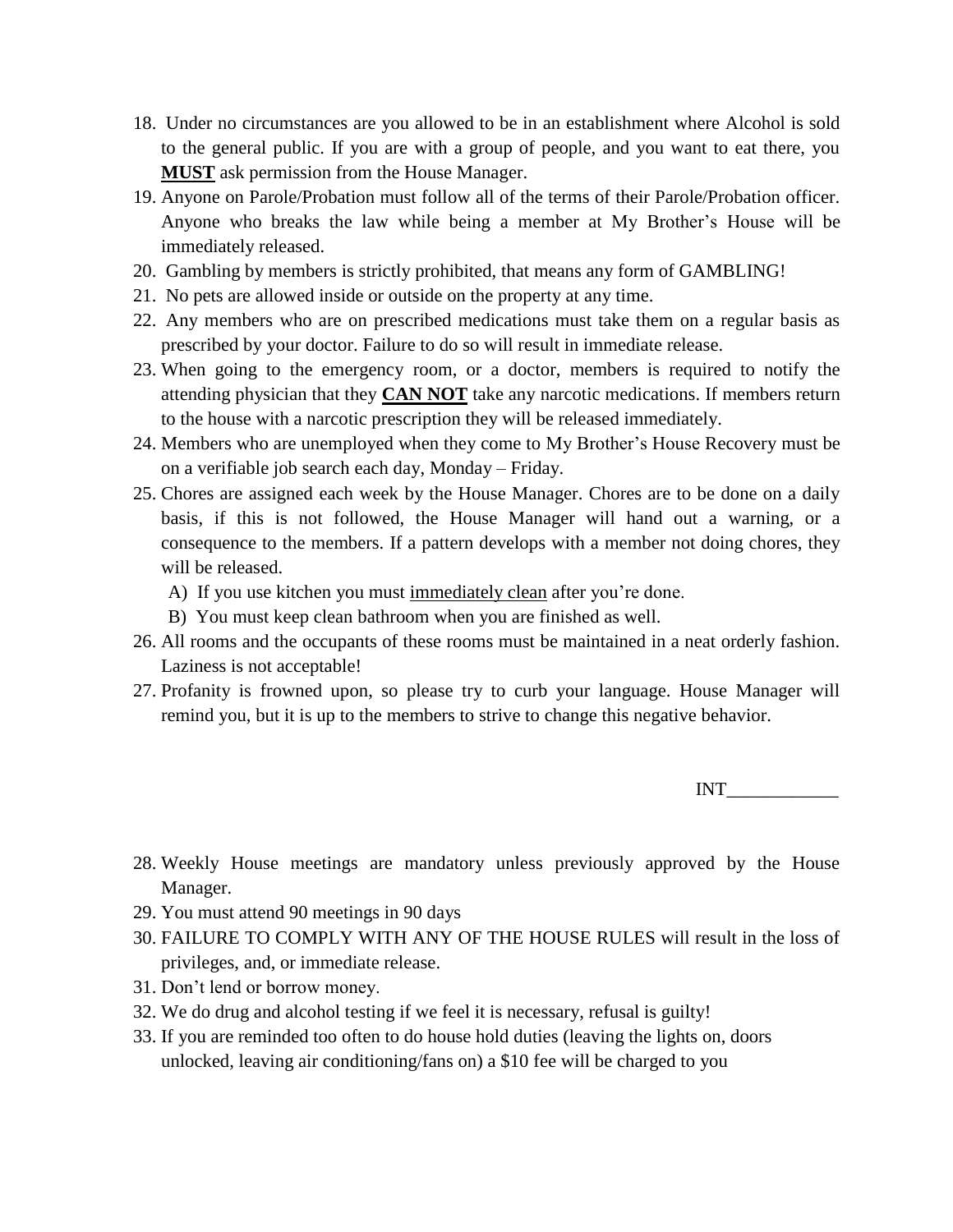- 34. Owners of My Brother's House Recovery Services Inc. are not responsible for any personal property lost, broken or stolen of current members or all their guests.
- 35. Owners of My Brother's House Recovery Services Inc. will not be liable for any personal injury on the property this includes current members and all their guests.

#### **Overnight Criteria**:

1-30 days – no overnights  $31-60$  days  $-1$  overnight 60-90 days 1 overnight and 1 weekend 90 days to 6 months – 1 overnight a week and 1 weekend a month

Overnight passes can be denied if:

- You are late on rent
- You have unpaid fines
- If you do not have 90 meetings in 90 days
- If you do not have a sponsor
- If you do not have a home group
- Habitual Negative Behavior:
	- o Chores are not done
	- o Not cleaning up after yourself
	- o Not Following the house rules

All overnight visits must have verification to where you are going. Ex: wife, parents, significant other, etc. No friends' houses are permitted that use alcohol or drugs.

#### **IMPORTANT NOTICE:**

My Brother's House Recovery Services Inc. is a recovery home which requires expulsion, without prior notice or refund of deposit and fees, of any member who is found to be:

- 1. Using alcohol or drugs
- 2. Engaging in disruptive behavior;
- 3. In default of payment of membership fees.

You do NOT have renter's rights or any rights of tenants pursuant to the Pennsylvania Property Code, and expressly waive any such rights in exchange for membership privileges.

I have read the above notice and understand that I am applying for membership of My Brother's House Recovery Services Inc. as a member of a sober home. I agree to abide by the responsibilities and requirements of the house and fully subject myself to the rules of the home,